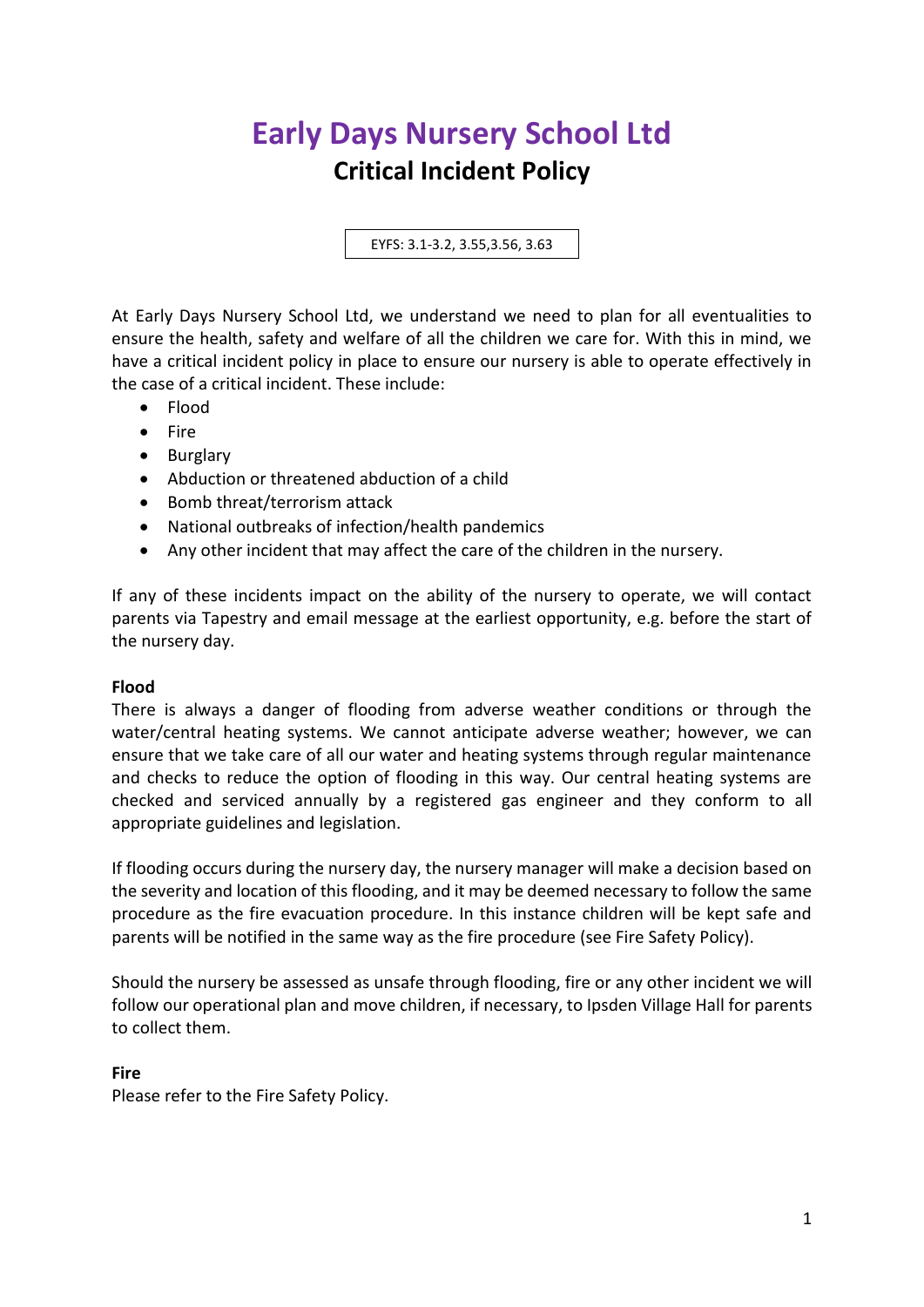## **Burglary**

The management of the nursery follow a lock up procedure which ensures all doors and windows are closed and locked before vacating the premises. Alarm systems are used and in operation during all hours the nursery is closed.

The Nursery Manager or most senior member of staff on site will always check the premises as they arrive in the morning. Should they discover that the nursery has been broken into they will follow the procedure below:

- In an emergency dial 999 or non-emergency dial 101 with as many details as possible, i.e. name and location, details of what you have found and emphasise this is a nursery and children will be arriving soon
- Contain the area to ensure no-one enters until the police arrive.
- Where it is safe to do so, the staff will direct parents and children to a separate area as they arrive. If all areas have been disturbed staff will follow police advice. This may include temporary short term closure and/or following the relocation procedure under the flood section (Ipsden Village Hall) wherever necessary to ensure the safety of the children
- The manager on duty will help the police with enquiries, e.g. by identifying items missing, areas of entry etc.
- A manager will be available at all times during this time to speak to parents, reassure children and direct enquires
- Management will assess the situation following a theft and ensure parents are kept up to date with developments relating to the operation of the nursery
- Arrangements will be made to ensure the nursery is made safe and secure again.

## **Abduction or threatened abduction of a child**

We have secure safety procedures in place to ensure children are safe while in our care, including taking reasonable steps to ensure that children do not leave the premises unsupervised and to prevent unauthorised persons entering the premises and at risk of abduction. Staff are vigilant at all times and report any persons lingering on nursery property immediately. All doors and gates to the nursery are locked and cannot be accessed unless staff members allow individuals in. Parents are reminded on a regular basis not to allow anyone into the building whether they are known to them or not. Visitors and general security are covered in more detail in the supervision of visitor's policy.

Children will only be released into the care of a designated adult. Parents are requested to inform the nursery of any potential custody proceedings or family concerns as soon as they arise so the nursery is able to support the child. The nursery will not take sides in relation to any custody arrangements and will remain neutral for the child. If an absent parent arrives to collect their child, the nursery will not restrict access **unless** a court order is in place. Parents are requested to issue the nursery with a copy of these documents should they be in place. We will consult our solicitors with regards to any concerns over custody and relay any information back to the parties involved.

If a member of staff witnesses an actual or potential abduction from nursery we have the following procedures which are followed immediately: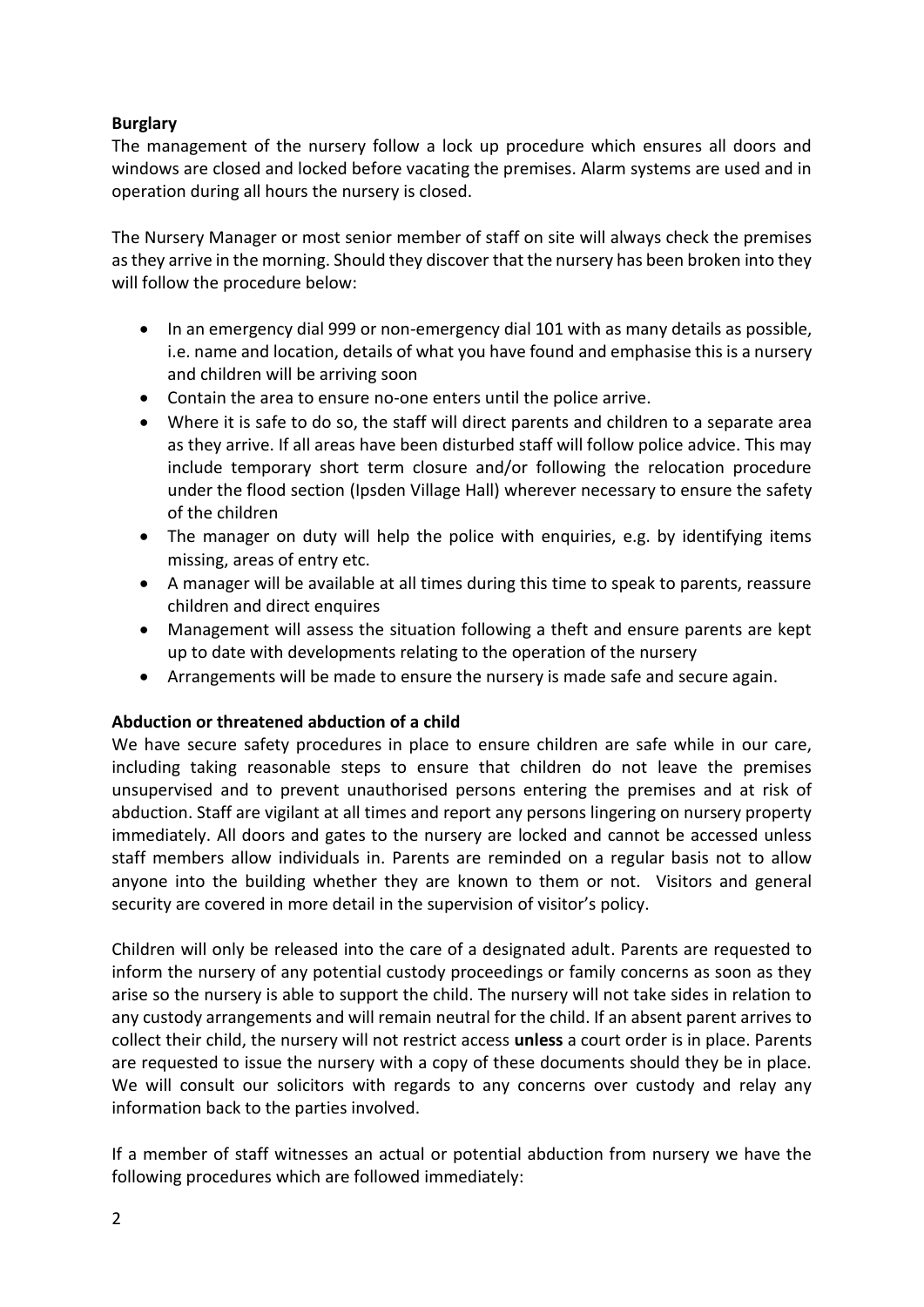- The staff member will notify management immediately and the manager will take control, dialling 999 and requesting the police, instructions from the emergency response team will be followed
- The parent(s) will be contacted
- All other children will be kept safe and secure, reassured and calmed where necessary
- The police will be given as many details as possible including details of the child, description of the abductor, car registration number if used, time and direction of travel if seen and any family situations that may have impacted on this abduction.
- Any incidents must be recorded in writing as soon as practicably possible including the outcome, who was abducted, time identified, notification to police and findings
- In the unlikely event that the child is not found, the nursery will follow the local authority and police procedure
- Ofsted will be contacted and informed of any incidents (Tel: 0300 123 1231 Registration Number: EY481174)
- With incidents of this nature parents, carers, children and staff may require support and reassurance following the traumatic experience. Management will provide this or seek further support where necessary
- In any cases with media attention staff will not speak to any media representatives
- Post-incident risk assessments will be conducted following any incident of this nature to enable the chance of this reoccurring being reduced.

### **Bomb threat/terrorism attack**

If a bomb threat is received at the nursery, the person taking the call will record all details given over the phone as soon as possible and raise the alarm/contact emergency services as soon as the phone call has ended. The management will follow the fire evacuation procedure and guidance from the emergency services to ensure the safety of all on the premises. The person who took the call will provide as much detail to the emergency services as possible. Ofsted will be notified. With incidents of this nature parents, carers, children and staff may require support and reassurance following the traumatic experience. Management will provide this or seek further support where necessary.

#### **Any other significant incidents**

All incidents will be managed by the manager on duty and all staff will co-operate with any emergency services on the scene, where applicable. The fire evacuation procedure will be followed for any other incident that requires an emergency evacuation. Other incidents e.g. no water supply, will be dealt with on an individual basis taking into account the effect on the safety, health and welfare of the children and staff in the nursery.

If there is an incident outside of the nursery building and it is safer to stay inside the building will put into place the lockdown procedure. Emergency advice would be taken.

#### **National outbreaks of infection/Health Pandemics**

In the event of a national outbreak of a health pandemic, we will follow Government health advice and guidance, legal advice and advice from our insurance provider.